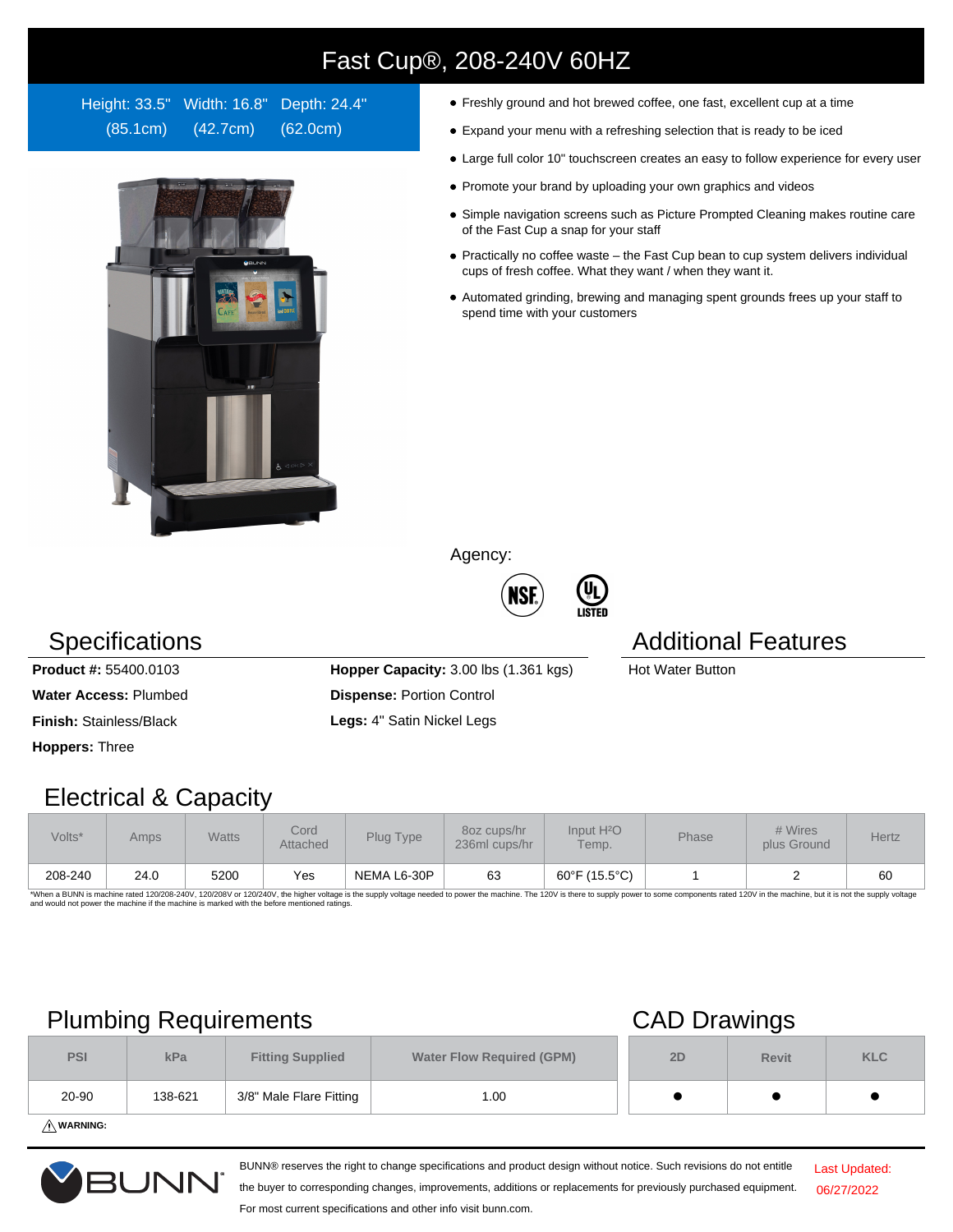



| Unit          |          |          |          | <b>Shipping</b> |          |          |             |                        |  |
|---------------|----------|----------|----------|-----------------|----------|----------|-------------|------------------------|--|
|               | Height   | Width    | Depth    | Height          | Width    | Depth    | Weight      | <b>Volume</b>          |  |
| English       | 33.5 in. | 16.8 in. | 24.4 in. | 41.0 in.        | 23.5 in. | 33.8 in. | 181.000 lbs | 18.606 ft <sup>3</sup> |  |
| <b>Metric</b> | 85.1 cm  | 42.7 cm  | 62.0 cm  | 104.1 cm        | 59.7 cm  | 85.7 cm  | 82.102 kgs  | $0.527 \text{ m}^3$    |  |



BUNN® reserves the right to change specifications and product design without notice. Such revisions do not entitle the buyer to corresponding changes, improvements, additions or replacements for previously purchased equipment. For most current specifications and other info visit bunn.com. Last Updated: 06/27/2022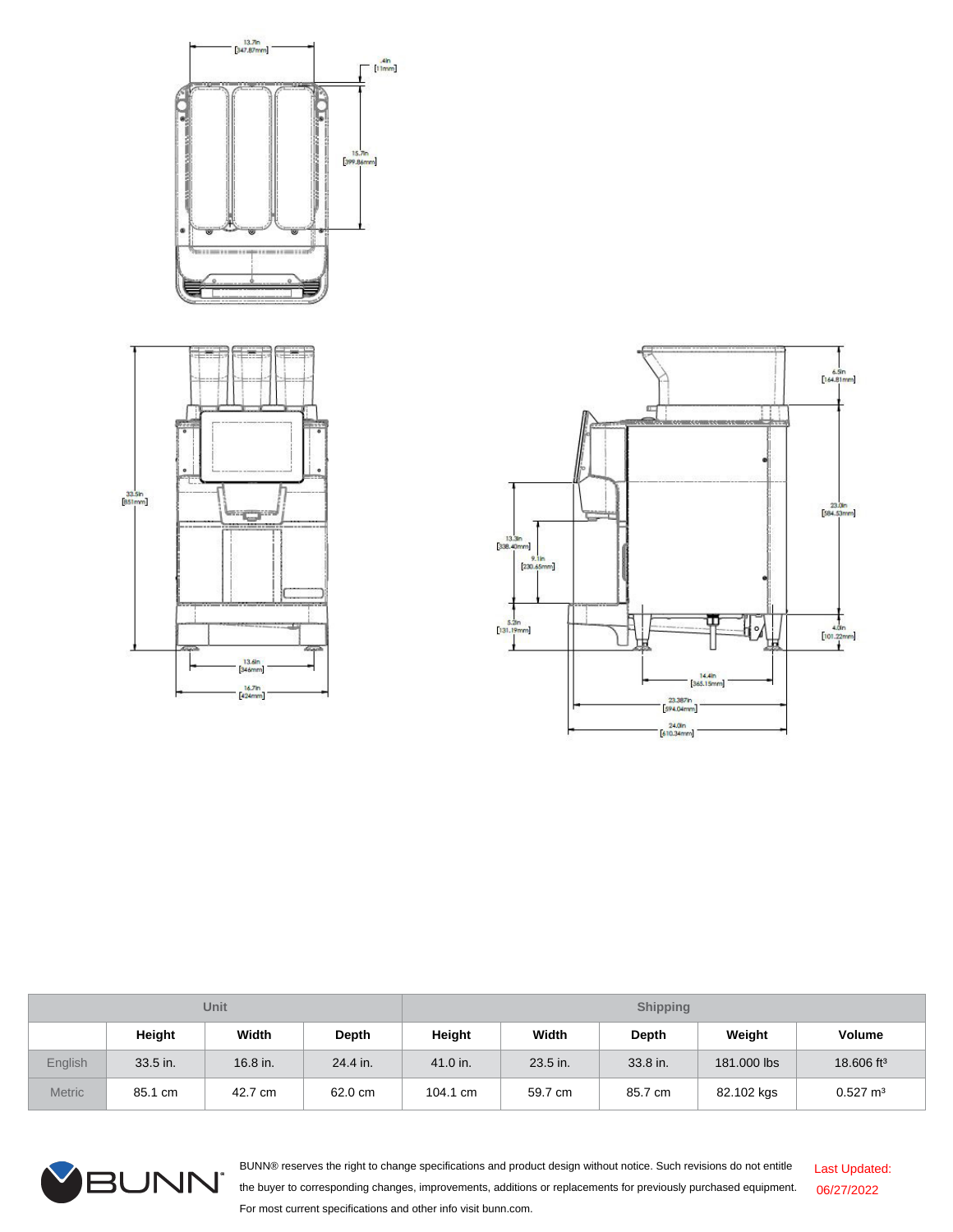# Related Products & Accessories:Fast Cup®, 208-240V 60HZ(55400.0103)